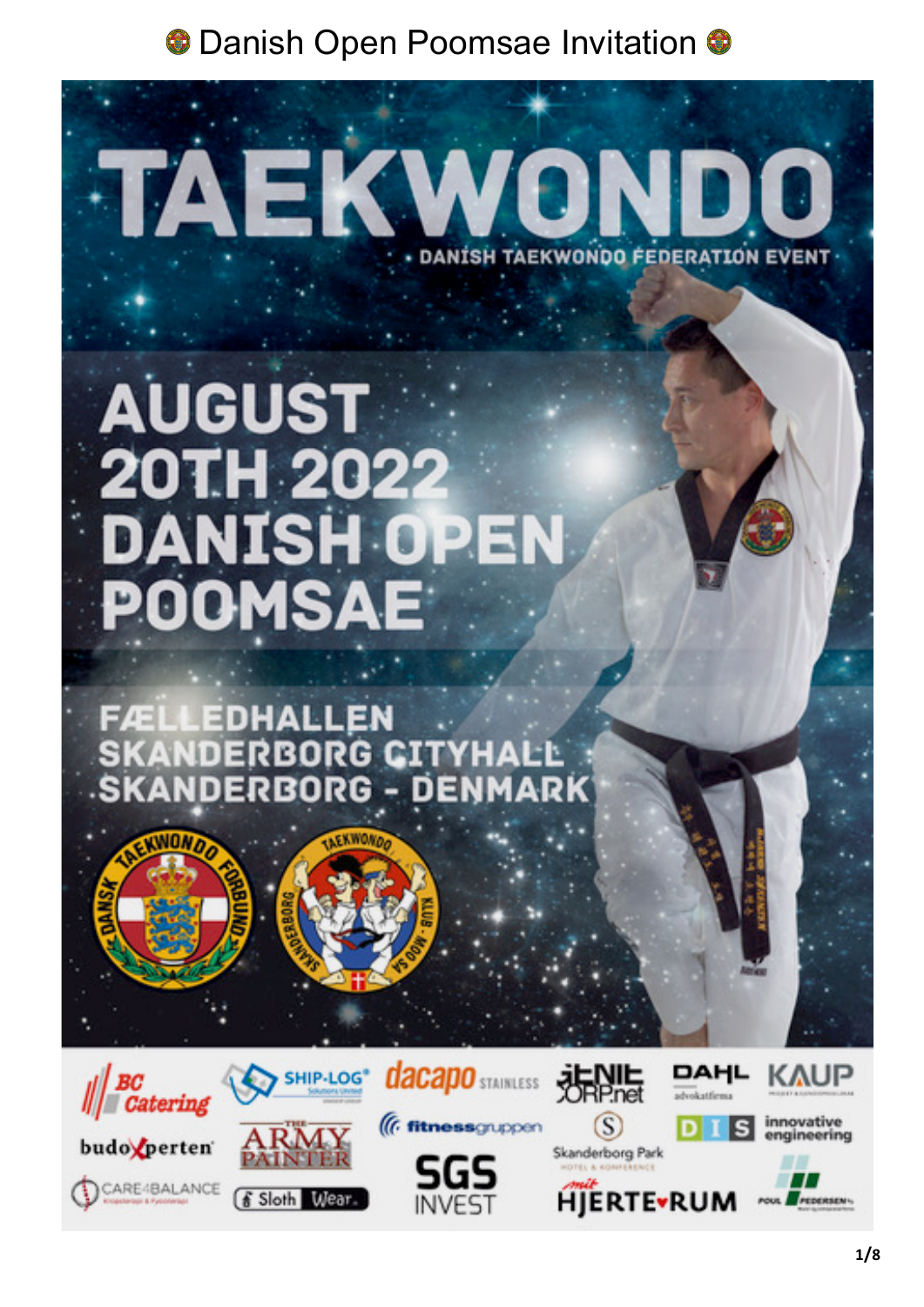# **INVITATION DANISH OPEN POOMSAE AUGUST 20ST 2022 A, B & C CLASSES**

| <b>Promotor:</b>             | The Danish Taekwondo Federation                                                                          |  |
|------------------------------|----------------------------------------------------------------------------------------------------------|--|
| Organizer:                   | <b>Skanderborg Taekwondo Club</b>                                                                        |  |
| <b>Org. Contact Persons:</b> | Torben Sachmann Hansen, danishopen@moosa.dk, +4521730333<br>Steen Holm, danishopen@moosa.dk, +4540528987 |  |

**Partners/Sponsors:**

**Ship-Log A/S, Dacapo Stainless A/S, SGS Invest, , Dahl Advokatfirma, BC Catering, Mit Hjerterum, DIS – Innovative Engineering, Care4balance, Poul Pedersen A/S, Budoxperten, SlothWear.dk, Nordea, Kaup, Genie Corp, Fitnessgruppen, Rengøringskælderen, Stuttcars & Skanderborg Park** 

| <b>Venue:</b> | Fælledhallen – Skanderborg Rådhus             |  |  |
|---------------|-----------------------------------------------|--|--|
|               | Frueringvej 5                                 |  |  |
|               | DK-8660 Skanderborg                           |  |  |
| Timetable:    | 08:45 - 09:00 Head of Team Meeting            |  |  |
|               | 09:00 - 12:00 Competition                     |  |  |
|               | 12:00 - 13:00 Lunch                           |  |  |
|               | 13:00 - 18:00 Competition and awards ceremony |  |  |
|               | Timetables are subject to change.             |  |  |

### **Registration deadline - No registrations will be accepted after this date: August 6th 2022**

**Restaurant/cafeteria:** There is a cafeteria at the venue.

Admission: Free admission

**Tournament management:** Danish Open Poomsae 2022 will be managed by Martial. Events and all changes must be made directly at this link: https://www.martial.events/en **Tournament Admin:** Lena Harms, staevnelederteknik@taekwondodenmark.dk, tlf. 22311822

**Registration:**

**Can be made at this link: https://www.martial.events/en Payment must be made by the deadline August 6th 2022 – see below.**

### **Entry Fees:**

Individual: 380 DKK, Pair: 380 DKK/pair, Team: 380 DKK/team, Freestyle Individual: 380 DKK, Freestyle Pair: 380 DKK/pair, Freestyle Team: 380 DKK/team. 380 DKK (equals about 50 Euro). **All bank transfers must be made in Danish Kroner (DKK).**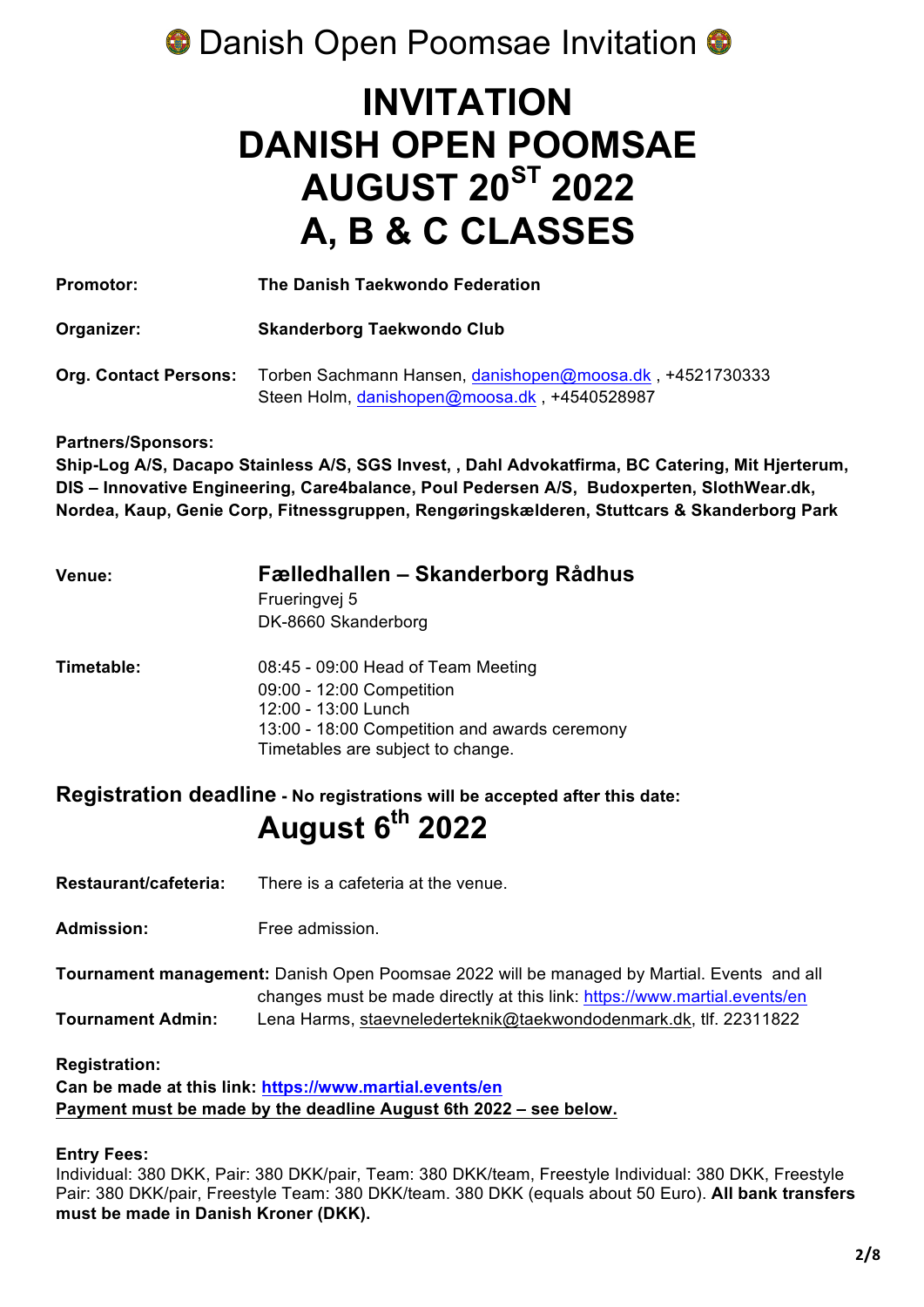### **Payment - Entry Fee by Bank Transfer:**

Account holder: Skanderborg Taekwondo Klub Bank: Nordea, Dagmarcenteret 1, DK-8660 Skanderborg. Reg.no.: 2640 Account: 6263512306 IBAN Number: DK8220006263512306 /SWIFT/BIC: NDEADKKK Please mark the transfer as following: <Competition><Country><number of competitors><Club> Ex.: Danish Open, Risskov-DK, 12 competitors/teams

**Payment must be received by the registration deadline! Registration is not confirmed until payment is received. No exceptions. Payment must be made without any transfer cost to the organizer.**

**Accommodation/Hotels: Official hotel:** Skanderborg Park – link: http://www.skanderborgpark.dk/

Hotel Skanderborghus – link: http://www.hotelskanderborghus.dk/ Skanderborg Vandrerhjem – link: http://www.skanderborg-danhostel.dk/ Hotel Ry; Ry – link: https://hotelry.dk/ Hotel Opus, Horsens – link: https://hotelopushorsens.dk/#anchor-hoteltilbud

### **Visaapplication to Denmark:**

Contact and apply at new to Denmark here: https://www.nyidanmark.dk/en-GB/You-want-to-apply

**Airtravel:** Aarhus Airport: Link: https://www.aar.dk/ Transport to and from Aarhus Airport: https://www.aar.dk/content/bus-service Billund Airport: Link: https://www.bll.dk/da-dk Transport to and from Billund Airport: https://www.bll.dk/en-en/til-lufthavnen

### **Train Station:**

Skanderborg Station, Jernbanevej 3, DK-8660 Skanderborg: https://www.dsb.dk/kundeservice/stationer/skanderborg/

**COVID-19:** The Danish Open Poomsae will be organized after the Danish Government's regulations and recommendations. Foreign participating of competitors and team officials is regulated by the Danish travel restrictions. Please follow this here: https://um.dk/en/travel-and-residence/coronavirus-covid-19/.

### **Awards:**

Danish Open medals for 1st, 2nd and 3rd place in all groups. In all A groups also medal for 4th place. Special award for the 3 best placed teams/clubs.

We look forward to seeing you and your Team I Denmark in August

Best regards

The Danish Taekwondo Federation & Skanderborg Moo Sa Taekwondo Club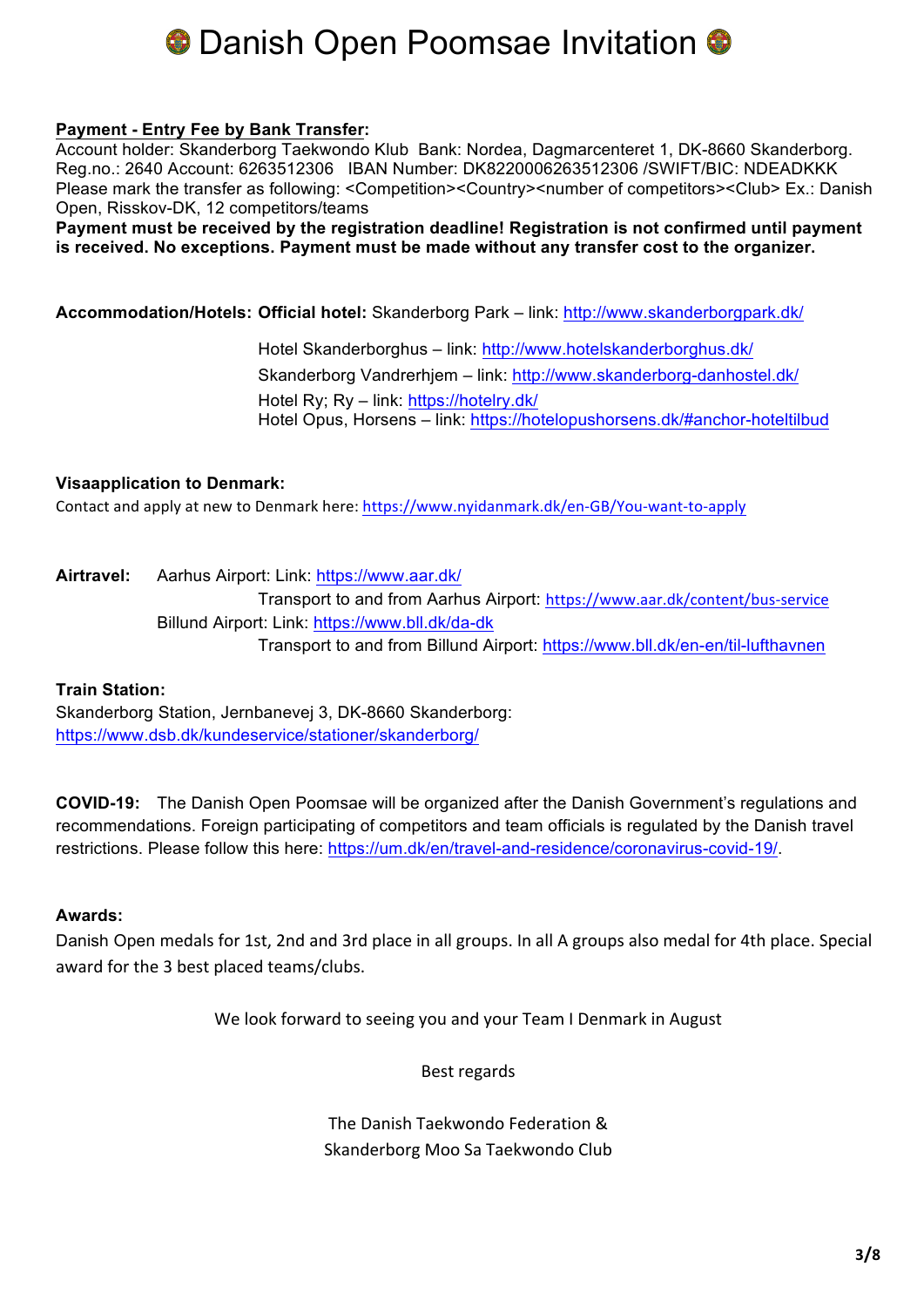### **Participants/Competitors:**

Class-A Tournament: Dan/Poom grades, WT-rules. With battle in selected individual A groups (depended of number of participants in the groups). Class-B Tournament: 4. Gup - 1. Gup - WT-rules Class-C Tournament: 7. Gup - 5. Gup - WT-rules

### **WT GAL/GOL licenses:**

GAL/GOL license is **NOT** required at the Danish Open 2022.

### **Required documents:**

All teams/clubs must bring their receipt of payment to show at the registration.

### **Coaches/Head of Team:**

Each team/club can send 1 coach for every 5 competitors. Maximum 3 coaches allowed. In addition, 1 head of team is allowed per team.

All coaches must be min.15 yrs. old and be appropriately dressed. Dress code includes tracksuit, sneakers and no headgear. The coach's attire will be checked at the athlete's check-in/registration. If the coach is not approved, the competitor will not be allowed to participate. Presidents of Member National Assosiations are regarded as VIPs.

### **Antidoping:**

The Danish Anti-Doping Organisation has the authority to conduct random drug tests at the event.

### **Publishing of Competitor Lists and Poomsae Drawings:**

During the event at the venue.

List of Competitors and Poomsae drawings will be updated here: https://www.martial.events/en and drawings on the DTaF's website here: https://www.taekwondo.dk/kalender/samlet-kalender/ Poomsae drawings will be published August  $17<sup>th</sup>$  2022 at the latest.

### **Referees:**

We would also like to invite a limited amount of IRs. Please apply through your Federation no later than the date mentioned in the invitation. Send an email to IR Jesper J. Pedersen at *il.pedersen@gmail.com* 

The Organizer provides shared double room accommodation in a nearby hotel from Friday to Saturday. By agreement with Jesper J. Pedersen, it is also possible to stay until Sunday. The Organizer also provides food on the day of the tournament. The Organizer does not cover travel expenses. The competition areas will have electronic scoring devices. Judges Meeting will be held at the Sport Complex Saturday morning at 08:00.

All travel expenses, local transport between the venue and hotels, airports etc., shall be borne by each participating national federation.

### **Deadline for application for international referees from other countries: August 6th 2022.**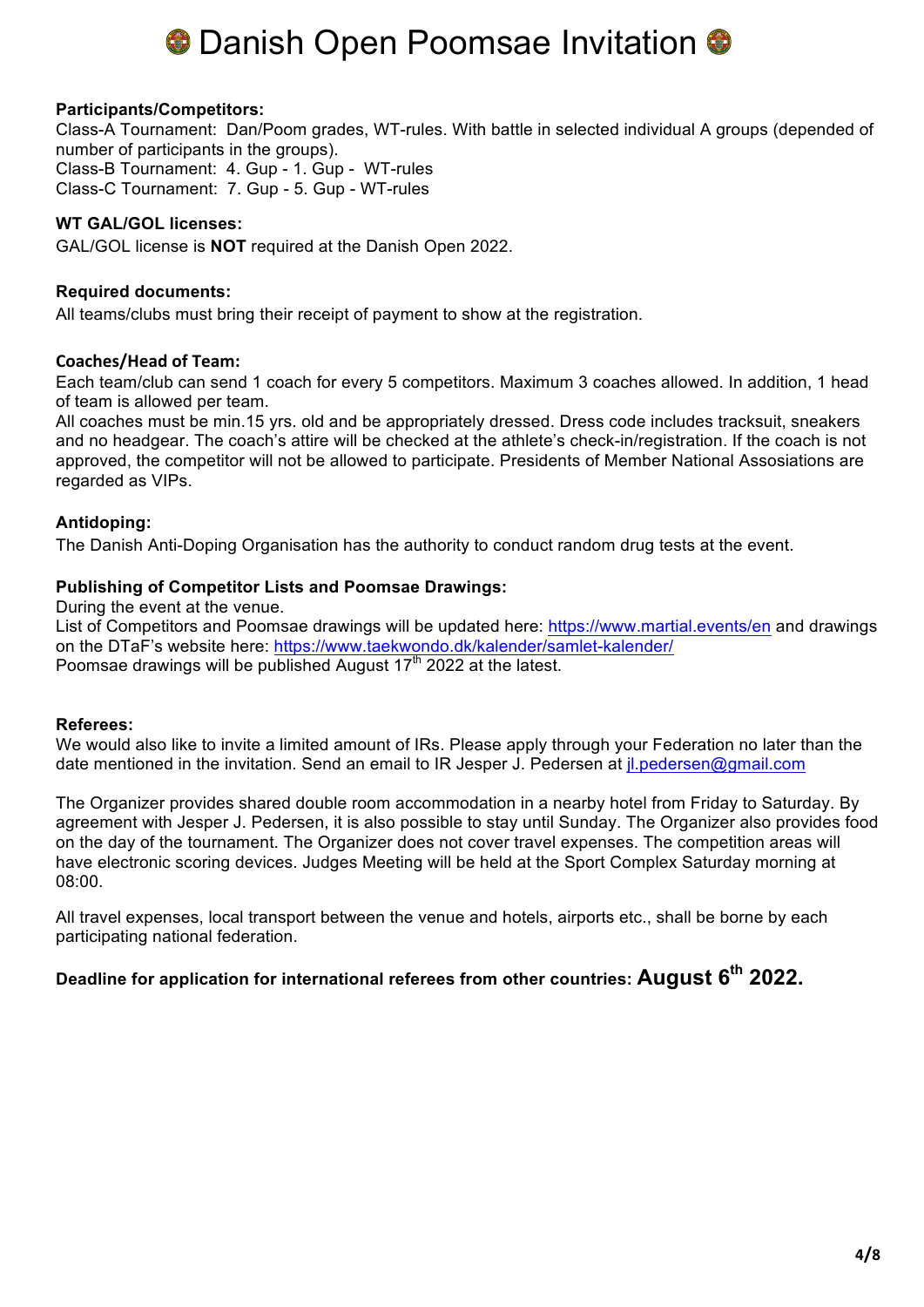

### **Fee and competitor policies for DTaF events**

### **Danish competitors only:**

**Gebyr for manglende licens:** Betales gebyr ikke mistes deltagelsen i stævnet.

Ved manglende licens kvittering for resten af året, vil udskrift fra forbundets medlemskartotek accepteres som dokumentation for at licens er betalt.

**Gebyrfastsættelse:** Gebyret er IKKE inkl. licens !!! Så længe gebyr ikke er betalt kan der ikke deltages i DTaF Stævner. Gebyret er fastsat af hovedbestyrelsen.

### **Unpaid fee at the tournament:**

Fees must be paid to the organizer at registration. If payment has not been received one week before event start, the Tournament manager can reject event participation and the entry fee must still be paid to the organizer.

### **Waiting list:**

The Tournament Manager may set a maximum number of competitors for an event. In these cases, registrations are confirmed on a "first come, first served" basis. Competitors on the waiting list will be notified via e-mail by the Tournament Manager. The waiting list is handled by the Tournament Manager; all questions concerning the waiting list should be directed to the Tournament Manager.

### **Refund of entry fee:**

Withdrawals before or on the registration deadline: full refund of entry fee. Withdrawals after the registration deadline: no refund.

### **Ansvar / Liability:**

All participants take part in the tournament at their own risk. The organizer can, under no circumstances, be held responsible for any damage, injuries or loss to individuals or equipment.

### **Head of Team information for DTaF events**

### **Important:**

Registration for events is carried out according to DTaF rules, as described in the tournament invitation. Only the Head of Team is allowed contact the Tournament Manager directly.

### **Changes to published team information:**

The Head of Team is responsible for checking all the team's information and checking that the competitors are registered correctly. Any corrections/changes should be sent to Tournament Manager within the given time limits. Once the event has begun, it is not possible to make changes to the published information.

### **Day of the event:**

The Head of Team can be a different person on the day of the tournament, than the one who was responsible for registration.

Only one Head of Team is allowed to attend the Head of Team meeting.

Only Heads of Team can have contact with the Tournament Manager on the day of the event.

Any withdrawals on the day of the event must come from the registered Head of Team.

If instructions from a DTaF representative are not followed, the competitor/Head of Team will be

disqualified/expelled with a possible quarantine, and the incident will be reported to Tournament Manager.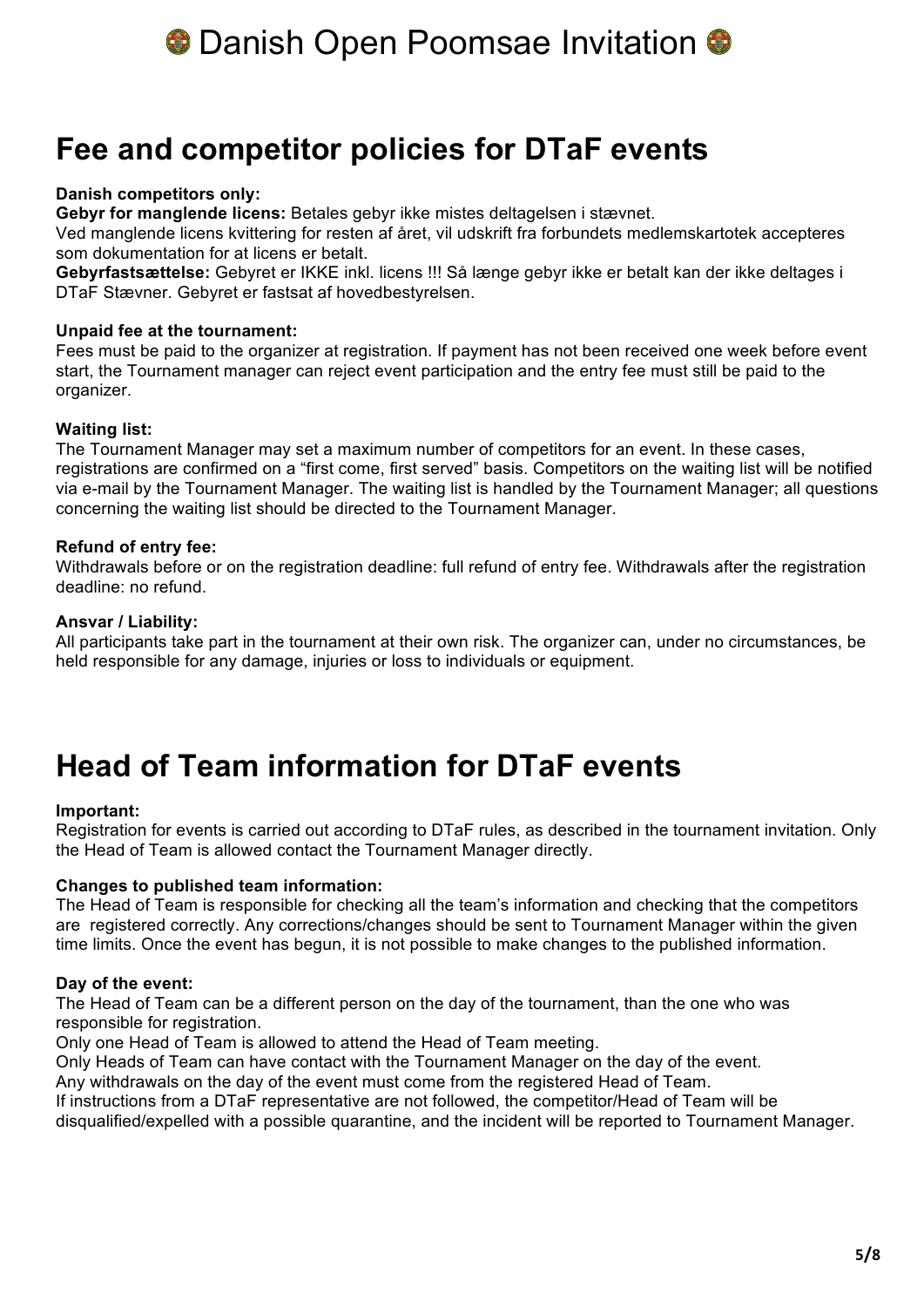# **O** Danish Open Poomsae Invitation  $\bullet$

### **Poomsae divisions:**

Preliminary round: 21 competitors or more, 2 poomsae, 50% qualify for the semi-finals.

Semi-finals: 9-20 competitors, 2 poomsae, 8 best qualify for the finals

Finals: 8 or fewer competitors, 2 poomsae in each round (Battle in selected A groups – info after registration.) Tournament Type: Cut-Off.

### **Class-A Individual:**

| Group      | Poom/Dan    | Age                  | <b>Poomsae</b>               |
|------------|-------------|----------------------|------------------------------|
| $I-11-F-A$ | 1. Poom $+$ | Female -11 years     | 4-5-6-7-8-9-10               |
| I-14-F-A   | 1. Poom $+$ | Female 12 -14 years  | 4-5-6-7-8-9-10               |
| $I-17-F-A$ | 1. Dan $+$  | Female 15 -17 years  | 4-5-6-7-8-9-10-11            |
| $I-30-F-A$ | 1. Dan $+$  | Female 18 -30 years  | 6-7-8-9-10-11-12-13          |
| $I-40-F-A$ | 1. Dan $+$  | Female 31 - 40 years | 6-7-8-9-10-11-12-13          |
| $I-50-F-A$ | 1. Dan $+$  | Female 41 - 50 years | 8-9-10-11-12-13-14-15        |
| $I-60-F-A$ | 1. Dan $+$  | Female 51 - 60 years | 9-10-11-12-13-14-15-16       |
| $I-65-F-A$ | 1. Dan $+$  | Female 61 - 65 years | 9-10-11-12-13-14-15-16       |
| I-66+F-A   | 1. Dan $+$  | Female 66+ years     | 9-10-11-12-13-14-15-16       |
| $I-11-M-A$ | 1. Poom+    | Male -11 years       | 4-5-6-7-8-9-10               |
| $I-14-M-A$ | $1. Poom+$  | Male 12 -14 years    | $4 - 5 - 6 - 7 - 8 - 9 - 10$ |
| $I-17-M-A$ | 1. Dan $+$  | Male 15 - 17 years   | 4-5-6-7-8-9-10-11            |
| $I-30-M-A$ | 1. Dan $+$  | Male 18 - 30 years   | 6-7-8-9-10-11-12-13          |
| $I-40-M-A$ | 1. Dan $+$  | Male 31 - 40 years   | 6-7-8-9-10-11-12-13          |
| $I-50-M-A$ | 1. Dan $+$  | Male 41 - 50 years   | 8-9-10-11-12-13-14-15        |
| I-60-M-A   | 1. Dan $+$  | Male 51 - 60 years   | 9-10-11-12-13-14-15-16       |
| I-65-M-A   | 1. Dan $+$  | Male 61 - 65 years   | 9-10-11-12-13-14-15-16       |
| $I-66+M-A$ | 1. Dan $+$  | Male 66 years+       | 9-10-11-12-13-14-15-16       |

### **Mixpair:**

| Group    | Poom/Dan    | Age             | Poomsae               |
|----------|-------------|-----------------|-----------------------|
| M-14-A   | 1. Poom $+$ | - 14 years      | 4-5-6-7-8-9-10        |
| M-17-A   | 1. Dan +    | $15 - 17$ years | 4-5-6-7-8-9-10-11     |
| M-30-A   | 1. Dan +    | $18 - 30$ years | 6-7-8-9-10-11-12-13   |
| $M-31+A$ | 1. Dan +    | 31+ years       | 8-9-10-11-12-13-14-15 |

### **Team:**

| Group      | Poom/Dan    | Age                | <b>Poomsae</b>        |
|------------|-------------|--------------------|-----------------------|
| $T-14-F-A$ | 1. Poom $+$ | Female -14 years   | 4-5-6-7-8-9-10        |
| T-17-F-A   | 1. Dan $+$  | Female 15-17 years | 4-5-6-7-8-9-10-11     |
| $T-30-F-A$ | 1. Dan $+$  | Female 18-30 years | 6-7-8-9-10-11-12-13   |
| $T-31+F-A$ | 1. Dan $+$  | Female 31 years+   | 8-9-10-11-12-13-14-15 |
| T-14-M-A   | 1. Poom $+$ | Male -14 years     | 4-5-6-7-8-9-10        |
| T-17-M-A   | 1. Dan $+$  | Male 15-17 years   | 4-5-6-7-8-9-10-11     |
| T-30-M-A   | 1. Dan $+$  | Male 18-30 years   | 6-7-8-9-10-11-12-13   |
| $T-31+M-A$ | 1. Dan $+$  | Male 31 years+     | 8-9-10-11-12-13-14-15 |

### **Freestyle:**

| Group        | Poom/Dan    | Age                |
|--------------|-------------|--------------------|
| Free-I-17-F  | 1. Poom $+$ | Female 12-17 years |
| Free-I-17-M  | 1. Poom $+$ | Male -17 years     |
| Free-I-18+F  | 1. Dan $+$  | Female 18 years+   |
| Free-I-18+M  | 1. Dan $+$  | Male 18 years+     |
| Free-P-17    | 1. Poom $+$ | 12 - 17 years      |
| $Free-P-18+$ | 1. Dan $+$  | 18 years+          |
| Free-T       | 1. Poom $+$ | 12 years+          |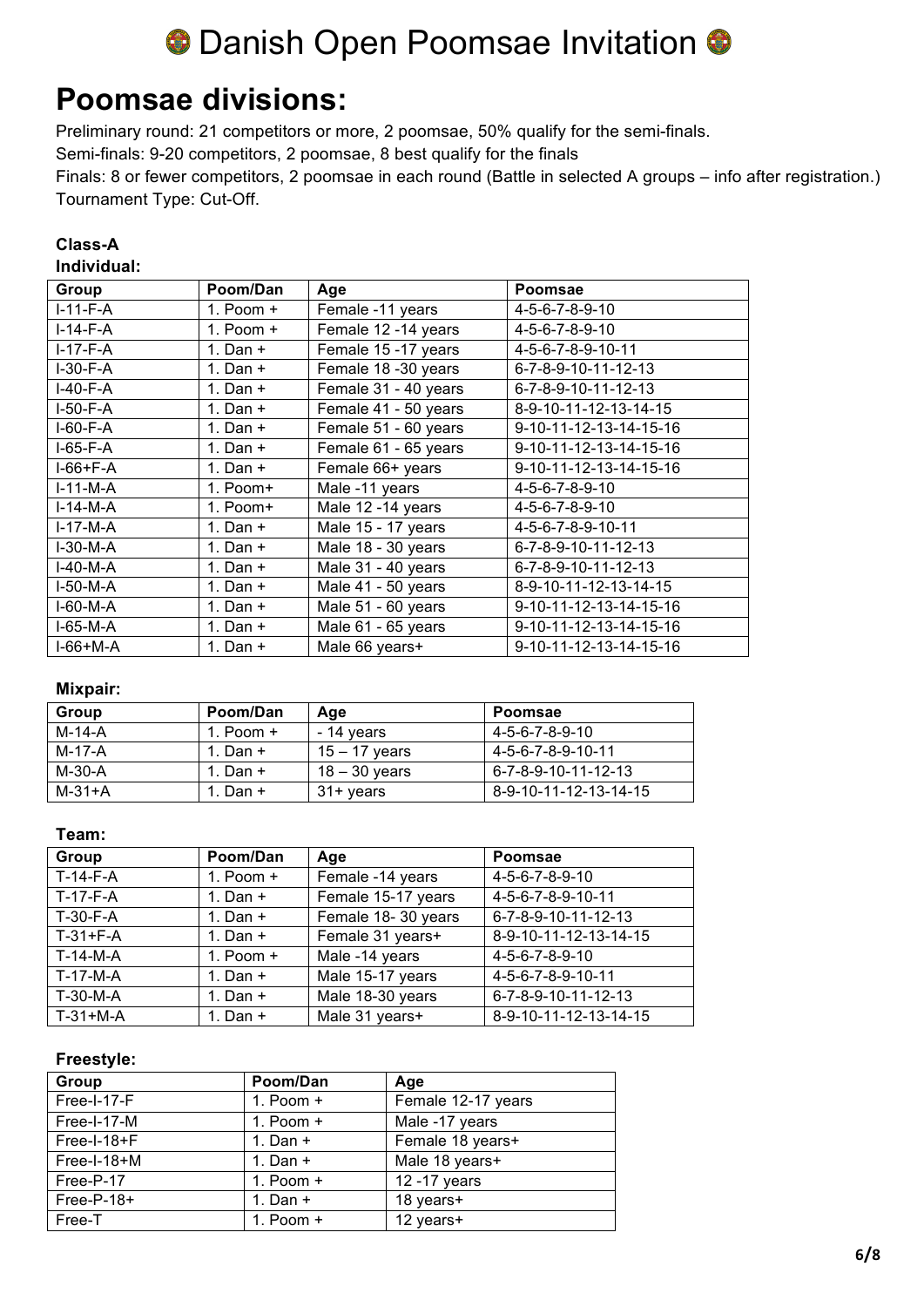# **O** Danish Open Poomsae Invitation O

### **Class-B-C: WT rules**

Gup grades: 7. Gup - 1. Gup, WT rules Preliminary: 21 competitors or more, 1 poomsae, 50% qualifies for the semi-finals. Semi-finals: 9-20 competitors, 1 poomsae, 8 best qualifies for the finals Final: 8 or fewer competitors, 2 poomsae in each round.

#### **Individual:**

| Group        | Gup     | Age                 | <b>Poomsae</b>                  |
|--------------|---------|---------------------|---------------------------------|
| $I-11-F-B$   | $1 - 4$ | Female -11 years    | $1 - 2 - 3 - 4 - 5 - 6 - 7 - 8$ |
| $I-14-F-B$   | $1 - 4$ | Female 12 -14 years | $1 - 2 - 3 - 4 - 5 - 6 - 7 - 8$ |
| $I-17-F-B$   | $1 - 4$ | Female 15-17 years  | $1 - 2 - 3 - 4 - 5 - 6 - 7 - 8$ |
| $I-30-F-B$   | $1 - 4$ | Female 18-30 years  | $1 - 2 - 3 - 4 - 5 - 6 - 7 - 8$ |
| $I-31+F-B$   | $1 - 4$ | Female 31+ years    | $1 - 2 - 3 - 4 - 5 - 6 - 7 - 8$ |
| $I-11-M-B$   | $1 - 4$ | Male -11 years      | $1 - 2 - 3 - 4 - 5 - 6 - 7 - 8$ |
| $I-14-M-B$   | $1 - 4$ | Male -14 years      | $1 - 2 - 3 - 4 - 5 - 6 - 7 - 8$ |
| $I-17-M-B$   | $1 - 4$ | Male 15-17 years    | $1 - 2 - 3 - 4 - 5 - 6 - 7 - 8$ |
| $I-30-M-B$   | $1 - 4$ | Male 18-30 years    | $1 - 2 - 3 - 4 - 5 - 6 - 7 - 8$ |
| $I-31+M-B$   | $1 - 4$ | Male 31+ years      | $1 - 2 - 3 - 4 - 5 - 6 - 7 - 8$ |
| $I-11-F-C$   | $5 - 7$ | Female -11 years    | $1 - 2 - 3 - 4 - 5$             |
| $I-14-F-C$ : | $5 - 7$ | Female 12-14 years  | $1 - 2 - 3 - 4 - 5$             |
| $I-17-F-C:$  | $5 - 7$ | Female 15 -17 years | $1 - 2 - 3 - 4 - 5$             |
| $I-30-F-C$ : | $5 - 7$ | Female 18 -30 years | $1 - 2 - 3 - 4 - 5$             |
| $I-31+F-C:$  | $5 - 7$ | Female 31+ years    | $1 - 2 - 3 - 4 - 5$             |
| $I-11-M-C$   | $5 - 7$ | Male -11 years      | $1 - 2 - 3 - 4 - 5$             |
| $I-14-M-C$ : | $5 - 7$ | Male 12-14 years    | $1 - 2 - 3 - 4 - 5$             |
| $I-17-M-C$ : | $5 - 7$ | Male 15 -17 years   | $1 - 2 - 3 - 4 - 5$             |
| $I-30-M-C$ : | $5 - 7$ | Male 18 -30 years   | $1 - 2 - 3 - 4 - 5$             |
| $I-31+M-C$ : | $5 - 7$ | Male 31+ years      | $1 - 2 - 3 - 4 - 5$             |

### **Mixpair:**

| Group  | Gup     | Age         | Poomsae                     |
|--------|---------|-------------|-----------------------------|
| M-14-B | 1 - 4   | - 14 years  | $2 - 3 - 4 - 5 - 6 - 7 - 8$ |
| M+15-B | 1 - 4   | $15+$ years | 2-3-4-5-6-7-8               |
| M-14-C | $5 - 7$ | - 14 years  | $2 - 3 - 4 - 5$             |
| M+15-C | $5 - 7$ | $15+$ years | $2 - 3 - 4 - 5$             |

### **Team:**

| Group         | Gup     | Age         | Poomsae                     |
|---------------|---------|-------------|-----------------------------|
| $T-14-B$      | 1 - 4   | - 14 years  | $2 - 3 - 4 - 5 - 6 - 7 - 8$ |
| $T' + 15 - B$ | $1 - 4$ | $15+$ years | 2-3-4-5-6-7-8               |
| $T-14-C$      | $5 - 7$ | - 14 years  | $2 - 3 - 4 - 5$             |
| $T+15-C$      | $5 - 7$ | $15+$ years | $2 - 3 - 4 - 5$             |

### **Freestyle:**

| Group           | Gup     | Age                |
|-----------------|---------|--------------------|
| Free-B-I-17-F   | $1 - 4$ | Female 12-17 years |
| Free-B-I-17-M   | $1 - 4$ | Male -17 years     |
| $Free-B-I-18+F$ | $1 - 4$ | Female 18 years+   |
| Free-B-I-18+M   | $1 - 4$ | Male 18 years+     |
| Free-B-P-17     | $1 - 4$ | $12-17$ years      |
| $Free-B-P-18+$  | $1 - 4$ | 18 years+          |
| Free-B-T        | $1 - 4$ | 12 years+          |

### **Taegeuk / Poomsae**

| 1 = II jang    | $5 = Oh$ jang   | $9 = K$ orvo    | $13 =$ Sipjin    |
|----------------|-----------------|-----------------|------------------|
| $2 =$ Yi jang  | 6 = Yook jang   | $10 =$ Keumgang | 14 = Jitae       |
| 3 = Sam jang   | $7 =$ Chil jang | $11 =$ Taebaek  | $15 =$ Cheonkwon |
| $4 =$ Sah jang | $8 =$ Pal jang  | 12 = Pyongwon   | 16 = Hansoo      |